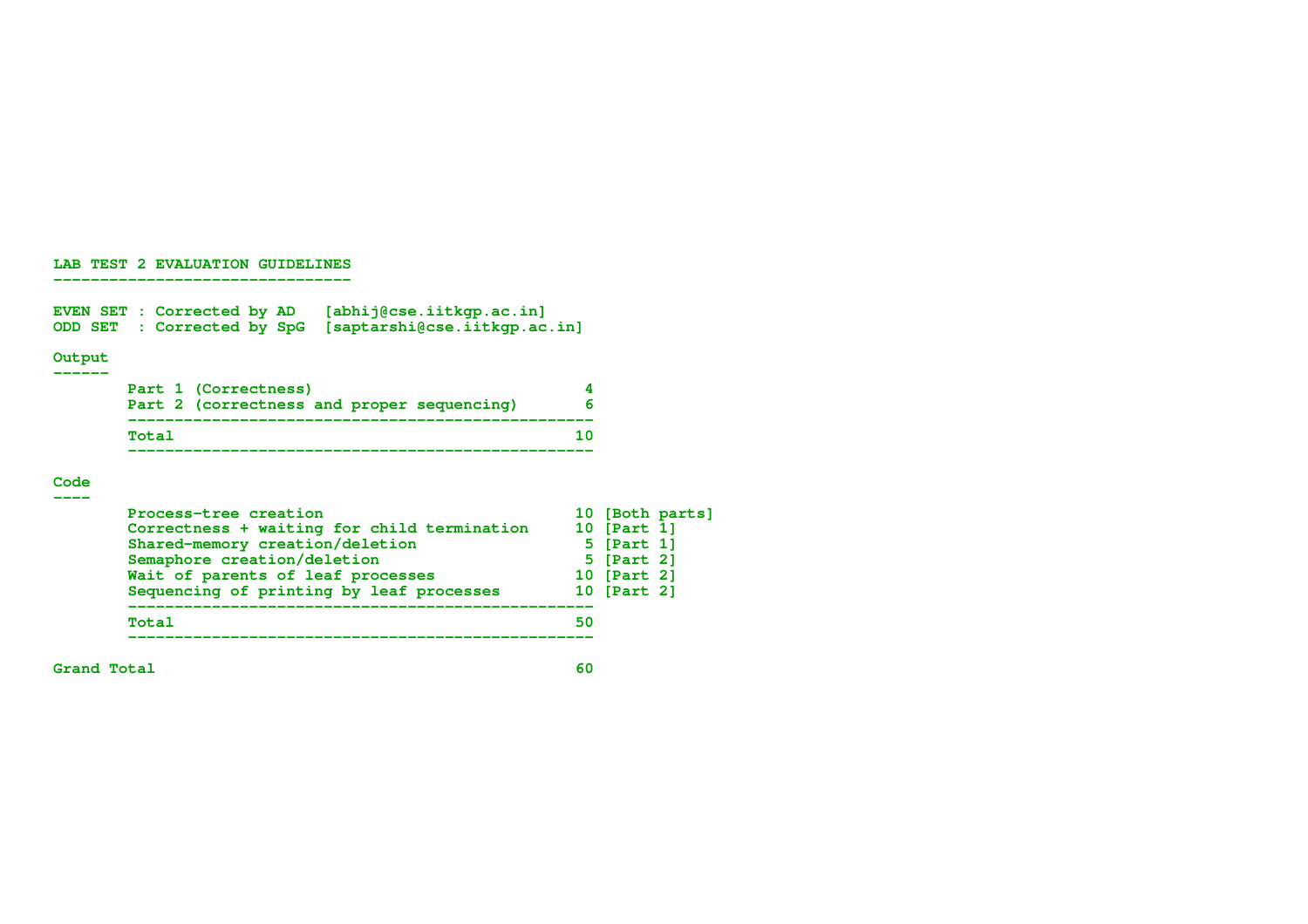```
SAMPLE FOR EVEN PC
------------------
+++ N = 60
+++ L = 3
+++ Initial array
      -18 23 -20 24 -17 -7 23 -4 12 -6 -23 -2 -2 -11 24
       -2 -8 11 -20 23 -13 -18 -17 -11 21 8 -23 7 2 7
      -12 14 5 -2 18 12 15 21 -12 7 -9 -10 -14 18 3
     -10 -4 24 -23 0 -21 -12 11 -14*** PART 1
+++ Root process: Final array
      -18 5 -15 9 -8 -15 8 4 16 10 -13 -15 -17 -28 -4
       -6 -14 -3 -23 0 -13 -31 -48 -59 -38 -30 -53 -46 -44 -37
 -49 -35 -30 -32 -14 -2 13 34 22 29 20 10 -4 14 17
 7 3 27 4 4 -17 -29 -18 -32 -26 -18 6 14 9 10
*** PART 2
+++ Leaf process 0: Final array segment
      -18 5 -15 9 -8 -15 8
+++ Leaf process 1: Final array segment
      4 16 10 -13 -15 -17 -28 -4
+++ Leaf process 2: Final array segment
     -6 -14 -3 -23 0 -13 -31+++ Leaf process 3: Final array segment
     -48 -59 -38 -30 -53 -46 -44 -37
+++ Leaf process 4: Final array segment
    -49 -35 -30 -32 -14 -2 13
+++ Leaf process 5: Final array segment
     34 22 29 20 10 -4 14 17
+++ Leaf process 6: Final array segment
       7 3 27 4 4 -17 -29
+++ Leaf process 7: Final array segment
      -18 -32 -26 -18 6 14 9 10
                                                                                        SAMPLE FOR ODD PC
                                                                                        -----------------
                                                                                        +++ N = 60
                                                                                        +++ L = 3
                                                                                        +++ Initial array
                                                                                              148 298 377 472 671 934 881 1246 1245 1120 1617 1759 2091 1432 1323
                                                                                              2347 2610 2657 2684 2300 1789 2967 3538 3692 2184 3324 2868 2551 3457 2669
                                                                                             4273 3969 5112 3298 3435 4414 4020 6203 5237 6548 4451 5760 7145 5516 4289
                                                                                             4036 6014 7947 4471 5128 5811 6014 8168 5462 5657 5451 8303 7294 6203 7245
                                                                                        *** PART 1
                                                                                        +++ Root process: Final array
                                                                                              148 298 377 472 671 881 881 1120 1120 1120 1323 1323 1323 1323 1323
                                                                                             1789 1789 1789 1789 1789 1789 2184 2184 2184 2184 2551 2551 2551 2669 2669
                                                                                             3298 3298 3298 3298 3435 4020 4020 4036 4036 4036 4036 4036 4036 4036 4036
                                                                                             4036 4471 4471 4471 5128 5451 5451 5451 5451 5451 5451 6203 6203 6203 7245
                                                                                        *** PART 2
                                                                                        +++ Leaf process 0: Final array segment
                                                                                              148 298 377 472 671 881 881
                                                                                        +++ Leaf process 1: Final array segment
                                                                                             1120 1120 1120 1323 1323 1323 1323 1323
                                                                                        +++ Leaf process 2: Final array segment
                                                                                             1789 1789 1789 1789 1789 1789 2184
                                                                                        +++ Leaf process 3: Final array segment
                                                                                             2184 2184 2184 2551 2551 2551 2669 2669
                                                                                        +++ Leaf process 4: Final array segment
                                                                                             3298 3298 3298 3298 3435 4020 4020
                                                                                        +++ Leaf process 5: Final array segment
                                                                                             4036 4036 4036 4036 4036 4036 4036 4036
                                                                                        +++ Leaf process 6: Final array segment
                                                                                             4036 4471 4471 4471 5128 5451 5451
                                                                                        +++ Leaf process 7: Final array segment
                                                                                             5451 5451 5451 5451 6203 6203 6203 7245
```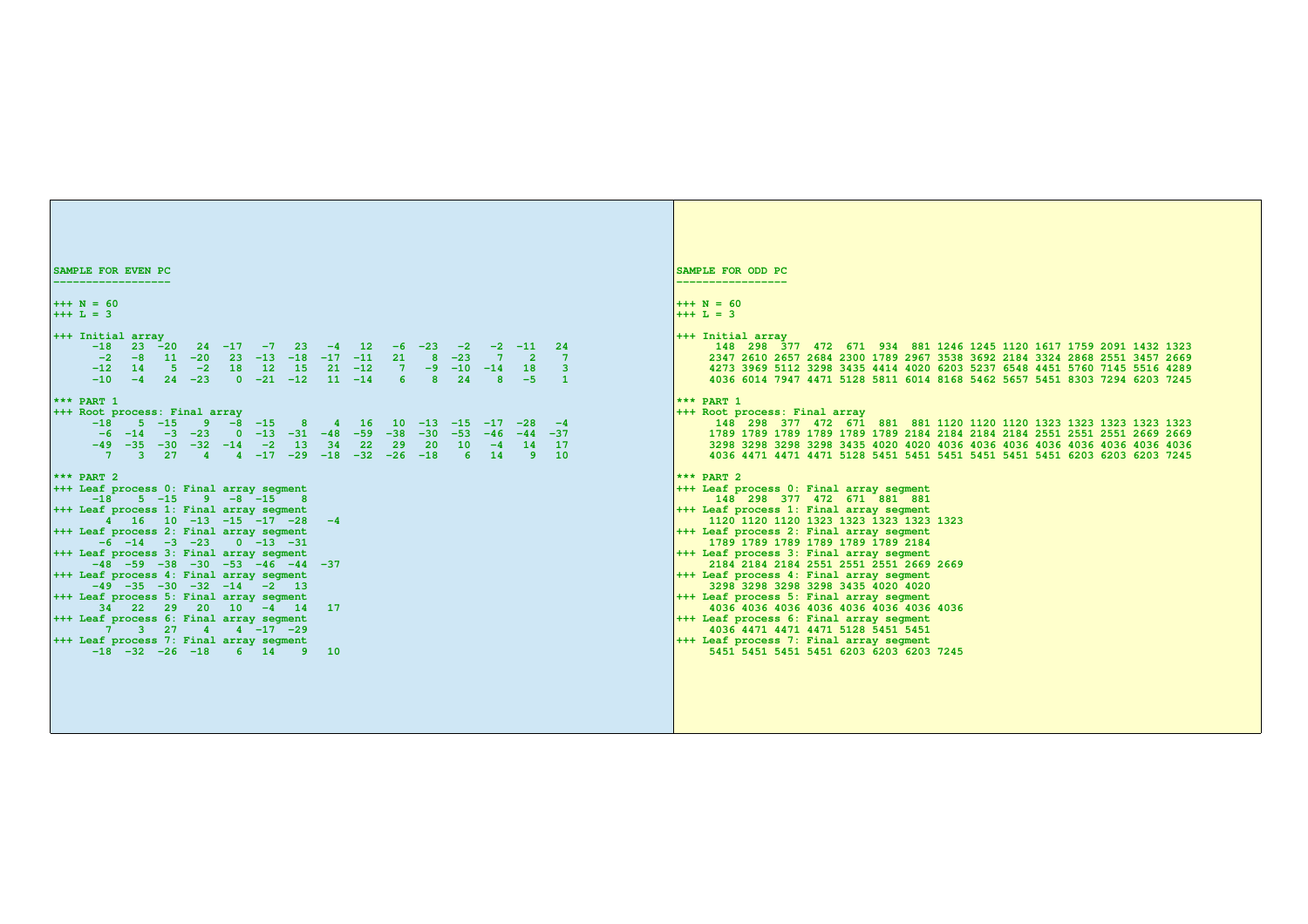|   |                               |                | Output        |                                    |                |                   | Code              |                |                     |                      |                                                                                                                                                                                                                                                   |
|---|-------------------------------|----------------|---------------|------------------------------------|----------------|-------------------|-------------------|----------------|---------------------|----------------------|---------------------------------------------------------------------------------------------------------------------------------------------------------------------------------------------------------------------------------------------------|
|   |                               |                |               |                                    | Part 1         |                   |                   | Part 2         |                     |                      |                                                                                                                                                                                                                                                   |
| # | <b>Roll No</b><br><b>Name</b> | Part 1<br>(4)  | Part 2<br>(6) | <b>Proc</b><br><b>Tree</b><br>(10) | Wait<br>(10)   | <b>SHM</b><br>(5) | <b>SEM</b><br>(5) | (10)           | Sync1 Sync2<br>(10) | <b>Total</b><br>(60) | <b>Comments</b>                                                                                                                                                                                                                                   |
| 1 | 18CS60D01 Abdul Shamnar P     | $\Omega$       | $\Omega$      | 10                                 | 6              | $5\phantom{.}$    | $\overline{2}$    | $\mathbf 0$    | 3                   | 26                   | No output (Seg Fault): there are many logical bugs. For second child,<br>start should be n1. All processes (including leaves) wait for child<br>termination. No synchronization done in Part 2, leaf processes print<br>their chunks immediately. |
|   | 2 18CS60D02 Amit Kumar Jha    | $\Omega$       | $\Omega$      | $\mathbf{3}$                       | $\mathbf{0}$   | 5                 | 3                 | $6\phantom{1}$ | $\overline{7}$      | 24                   | Suffix minima not calculated as per the problem statement (2)<br>deducted from Proc Tree part), parent process not calling wait,<br>several syntax errors during compilation                                                                      |
|   | 3 18CS60D03 Bachau Prasad     | $\mathbf{0}$   | $\Omega$      | 3                                  | $\mathbf{0}$   | 3                 | $\Omega$          | $\Omega$       | $\Omega$            | $6\overline{6}$      | Input not properly parsed; incomplete code; critical section not<br>written; semaphores not defined                                                                                                                                               |
|   | 4 18CS60D04 Ajay Kumar Gupta  | $\overline{2}$ | $\Omega$      | $\overline{7}$                     | 5              | 5                 | $\Omega$          | $\Omega$       | $\Omega$            | 19                   | Suffixmin not implemented (5 deducted from Wait part); Part2 not<br>attempted; incomplete code; semaphore not used                                                                                                                                |
|   | 5 18CS60D05 Aditya Kaushik    | $\Omega$       | $\Omega$      | 10                                 | $\overline{4}$ | 5                 | 2                 | $\mathbf 0$    | $\Omega$            | 21                   | Uncompilable code. Part 1: Only process tree created, no<br>computation done, every process (even a leaf) waits for only one<br>child. Part 2 not implemented.                                                                                    |
|   | 6 18CS60D06 Anish Poonia      | $\Omega$       | $\Omega$      | 10 <sup>1</sup>                    | $\overline{5}$ | 5                 | $\Omega$          | 3              | 3                   | 26                   | Suffix minima not calculated (5 deducted from Wait part); process tree<br>for part 1 is correct; syntactical errors; approach more or less correct<br>for part 1; semaphore not used as per the problem statement                                 |
|   | 7 18CS60R01 Soham Poddar      | $\overline{4}$ | 6             | 10                                 | 10             | 5                 | 5                 | 10             | 10                  | 60                   | Perfect                                                                                                                                                                                                                                           |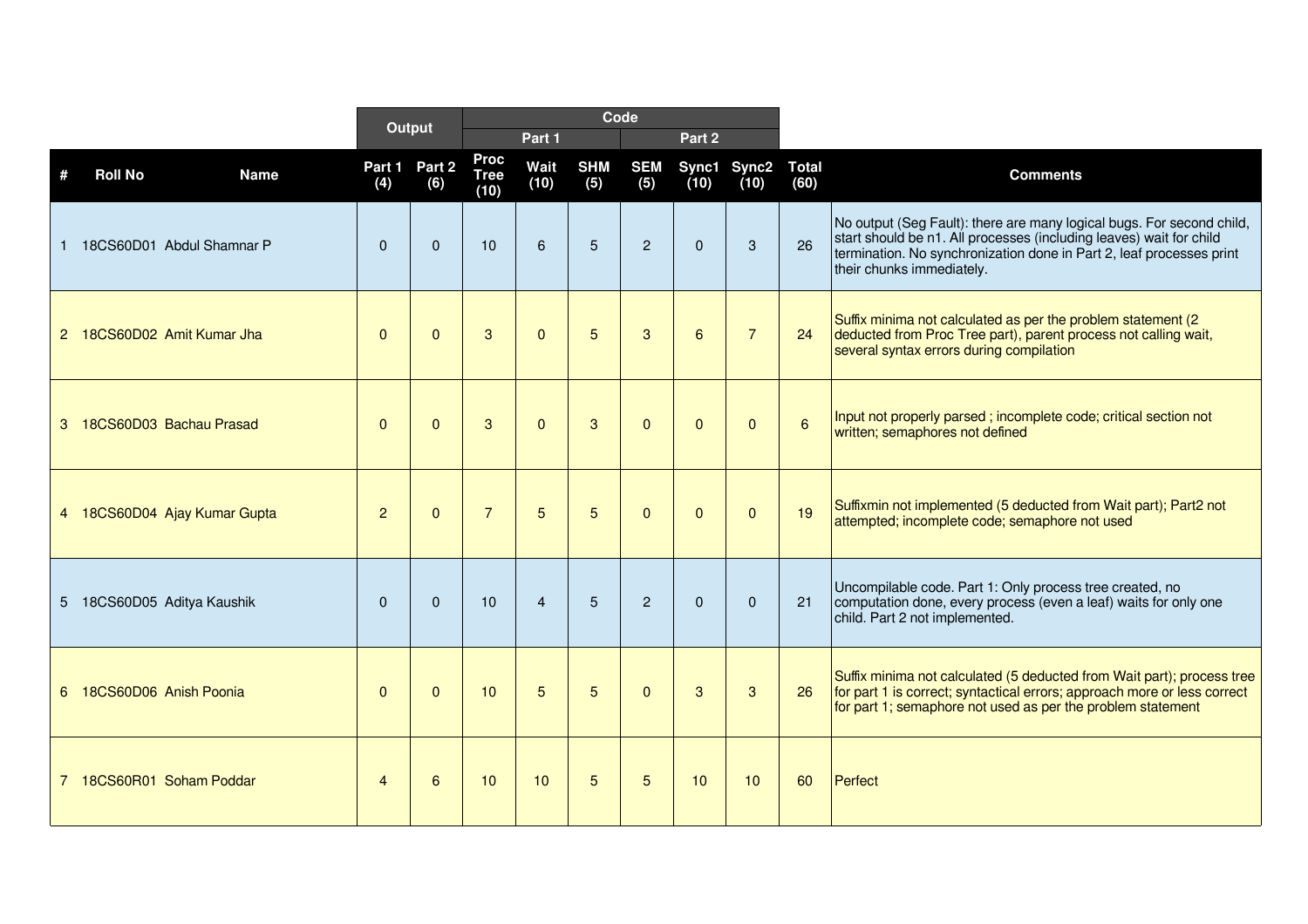| 8 18CS60R02 Shounak Paul          | $\overline{4}$ | 6              | 10             | 10             | 5              | 5        | 10             | 10             | 60             | Perfect                                                                                                                                                                                                                                                                               |
|-----------------------------------|----------------|----------------|----------------|----------------|----------------|----------|----------------|----------------|----------------|---------------------------------------------------------------------------------------------------------------------------------------------------------------------------------------------------------------------------------------------------------------------------------------|
| 9 18CS60R03 Neha                  | $\Omega$       | $\Omega$       | 10             | $6\phantom{1}$ | $\overline{4}$ | 3        | $\overline{2}$ | $\Omega$       | 25             | Uncompilable code. Part 1: Many bugs (like leaves waiting for<br>themselves, three shared memory segments created). Part 2:<br>Essentially nothing important done. Why are all leaf processes waiting<br>on a single mutex, their parents should wait. No effort on Sync2.            |
| 10 18CS60R05 Himanshu Verma       | $\Omega$       | $\Omega$       | 5              | $\overline{2}$ | 3              | $\Omega$ | $\Omega$       | $\Omega$       | 10             | Essentially nothing significant is done. Even process tree is not<br>properly created. Shared memory is of size two ints. Parent makes<br>recursive calls, whereas second child waits. Part 2: No sync at all.                                                                        |
| 11 18CS60R07 Souradip Guha        | $\overline{4}$ | 3              | 10             | 10             | 5              | 5        | 8              | 8              | 53             | Part 1: Fine. Part 2: Faulty o/p changing from run to run. Part 2 code:<br>Good effort.                                                                                                                                                                                               |
| 12 18CS60R08 Animesh Panwar       | $\mathbf{0}$   | $\Omega$       | $\overline{7}$ | $\Omega$       | 5              | 5        | $\mathbf{0}$   | $\Omega$       | 17             | Syntax error (missing semicolon); infinite loop -- need to call exit if<br>$p.1 = 0$ ; no proper synchronization done in part2                                                                                                                                                        |
| 13 18CS60R10 Manish Kumar         | $\mathbf{0}$   | $\mathbf{0}$   | $\Omega$       | $\Omega$       | $\Omega$       | $\Omega$ | $\Omega$       | $\Omega$       | $\overline{0}$ | Code is exactly the same as that of 18CS60R56 and 18CS60R41.<br>Awarded zero due to plagiarism.                                                                                                                                                                                       |
| 14 18CS60R11 Ahwan Mishra         | $\overline{4}$ | $\overline{4}$ | 8              | $\Omega$       | 3              | 3        | $\overline{2}$ | $\overline{2}$ | 26             | No wait function in part 1 (can lead to process leakage), suffix minima<br>computed locally and not according to question (2 deducted from<br>Proc Tree part) part 2 synchronization is wrong (only one semaphore<br>used)                                                            |
| 15 18CS60R12 Sugandh Pargal       | 3              | $\Omega$       | 10             | 10             | 3              | 3        | $\overline{2}$ | $\Omega$       | 31             | Minor error in calculation of suffix min in part 1, exit call missing in<br>part1 for non leaf nodes, minor code logic errors, synchronization of<br>leaf process not present, parent process synchronization not correct<br>(part 2 - only printf statement within critical section) |
| 16 18CS60R14 Sharad Shourya Ghosh | $\mathbf{0}$   | $\Omega$       | $\Omega$       | $\Omega$       | 3              | 3        | $\Omega$       | $\Omega$       | 6              | Direct copy of assignment C1                                                                                                                                                                                                                                                          |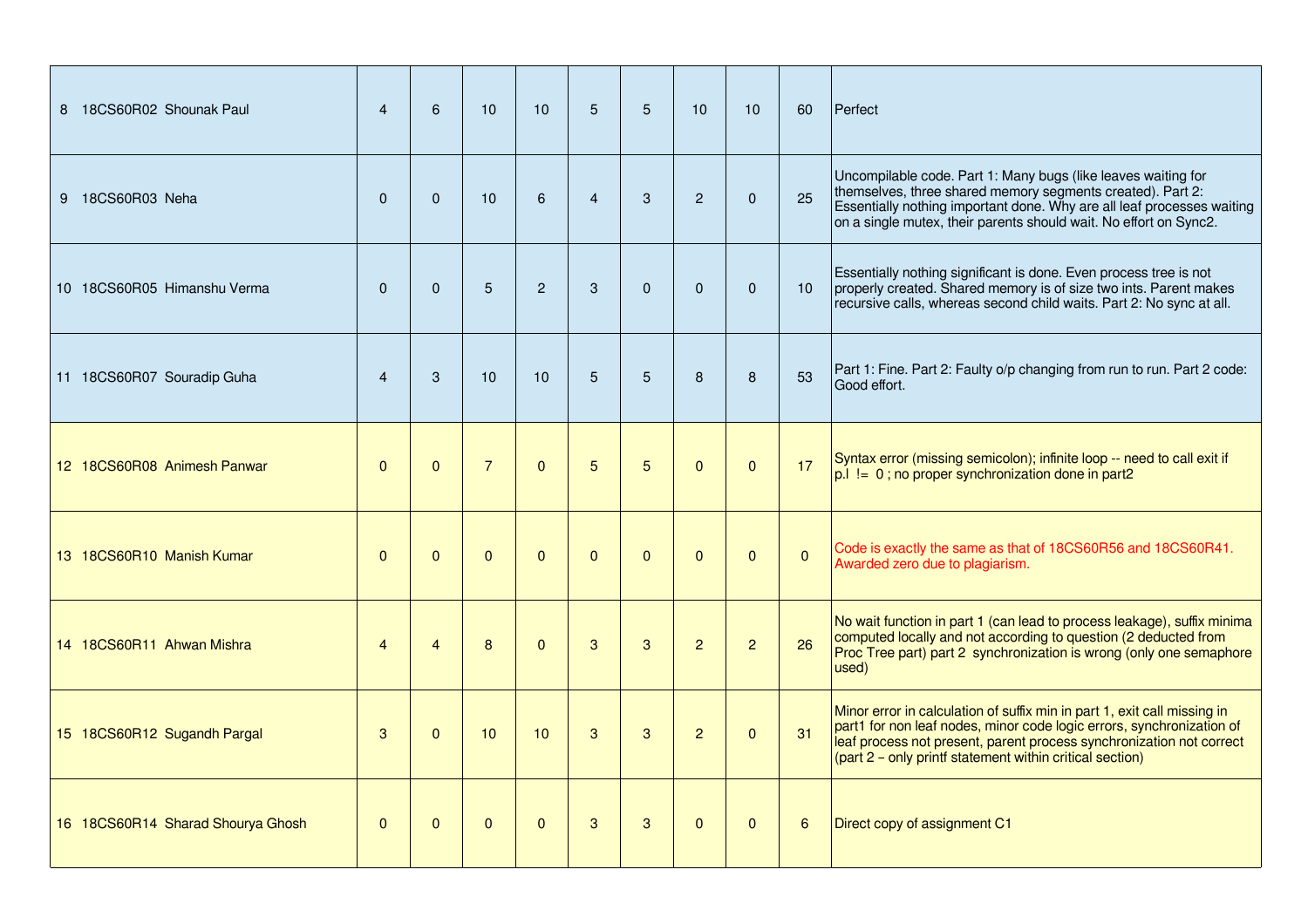| 17 18CS60R15 Gourav Chaturvedi     | 2              | $\Omega$       | $\overline{7}$  | 10             | 5              | $\Omega$       | $\mathbf{0}$   | $\Omega$       | 24 | Part 2 not attempted; part 1 is not completely correct – leaf nodes not<br>merged                                                                                                                                                         |
|------------------------------------|----------------|----------------|-----------------|----------------|----------------|----------------|----------------|----------------|----|-------------------------------------------------------------------------------------------------------------------------------------------------------------------------------------------------------------------------------------------|
| 18 18CS60R16 Erudakar Omkar Vasant | 3              | $\Omega$       | 10              | 10             | 5              | 5              | $\overline{7}$ | $\overline{7}$ | 47 | Part 1: Faulty output (may be caused by file read error). Code looks<br>OK. Part 2: No output (commented). Code shows some effort, but not<br>quite correct.                                                                              |
| 19 18CS60R17 Udit Agrawal          | $\overline{4}$ | $\overline{2}$ | 10 <sup>1</sup> | 6              | $\overline{4}$ | $\Omega$       | $\Omega$       | $\mathbf{0}$   | 26 | Faulty output for Part 2. Part 1: Why are A[] parts copied to C1[], C2[],<br>should be done in place? Only one wait by parent. Why three shm<br>segments? These are not removed. Part 2: No progress beyond Part<br>1. No effort of sync. |
| 20 18CS60R18 Shivangi Sharma       | $\overline{2}$ | $\Omega$       | 10 <sup>1</sup> | 10             | $\overline{4}$ | $\Omega$       | $\Omega$       | $\Omega$       | 26 | Part 1: Seg Fault. Code: prefixinplace is inefficient. Otherwise,<br>logically OK. SHM not removed. Part 2: Not implemented.                                                                                                              |
| 21 18CS60R19 Rajesh Sahu           | $\overline{c}$ | $\Omega$       | 10              | 8              | 5              | $\Omega$       | $\mathbf 0$    | $\mathbf{0}$   | 25 | Part 2 not attempted; part 1 output wrong, suffix minima calculation<br>not correct (2 deducted from Wait part); no semaphores, hence no<br>sync                                                                                          |
| 22 18CS60R20 Abhijeet Bhandari     | $\mathbf{0}$   | $\Omega$       | $\overline{7}$  | 10             | 3              | $\mathbf{0}$   | $\mathbf 0$    | $\mathbf{0}$   | 20 | Lots of syntax errors; part2 is copy of part1; suffix merging is incorrect                                                                                                                                                                |
| 23 18CS60R21 Subham Saha           | $\overline{2}$ | $\Omega$       | 10              | $\overline{7}$ | 5              | $\overline{2}$ | $\Omega$       | $\Omega$       | 26 | Part 1: No output (hangs). Code: Only one wait() call. Busy wait on<br>check[]. Part 2: No progress beyond Part 1 (only one semaphore<br>created and removed, but not used).                                                              |
| 24 18CS60R22 Akashdeep             | $\overline{4}$ | $\overline{2}$ | 10 <sup>1</sup> | 10             | 5              | 3              | $\mathbf{0}$   | $\Omega$       | 34 | Part 1 is correct; no semaphore in part2; part2 is incomplete                                                                                                                                                                             |
| 25 18CS60R23 Birudaraju Sri Charan | $\overline{2}$ | $\overline{2}$ | 10 <sup>1</sup> | 5              | 5              | $\Omega$       | $\mathbf{0}$   | $\mathbf{0}$   | 24 | No computations done in any part. Only process tree created. No<br>sync effort in Part 2.                                                                                                                                                 |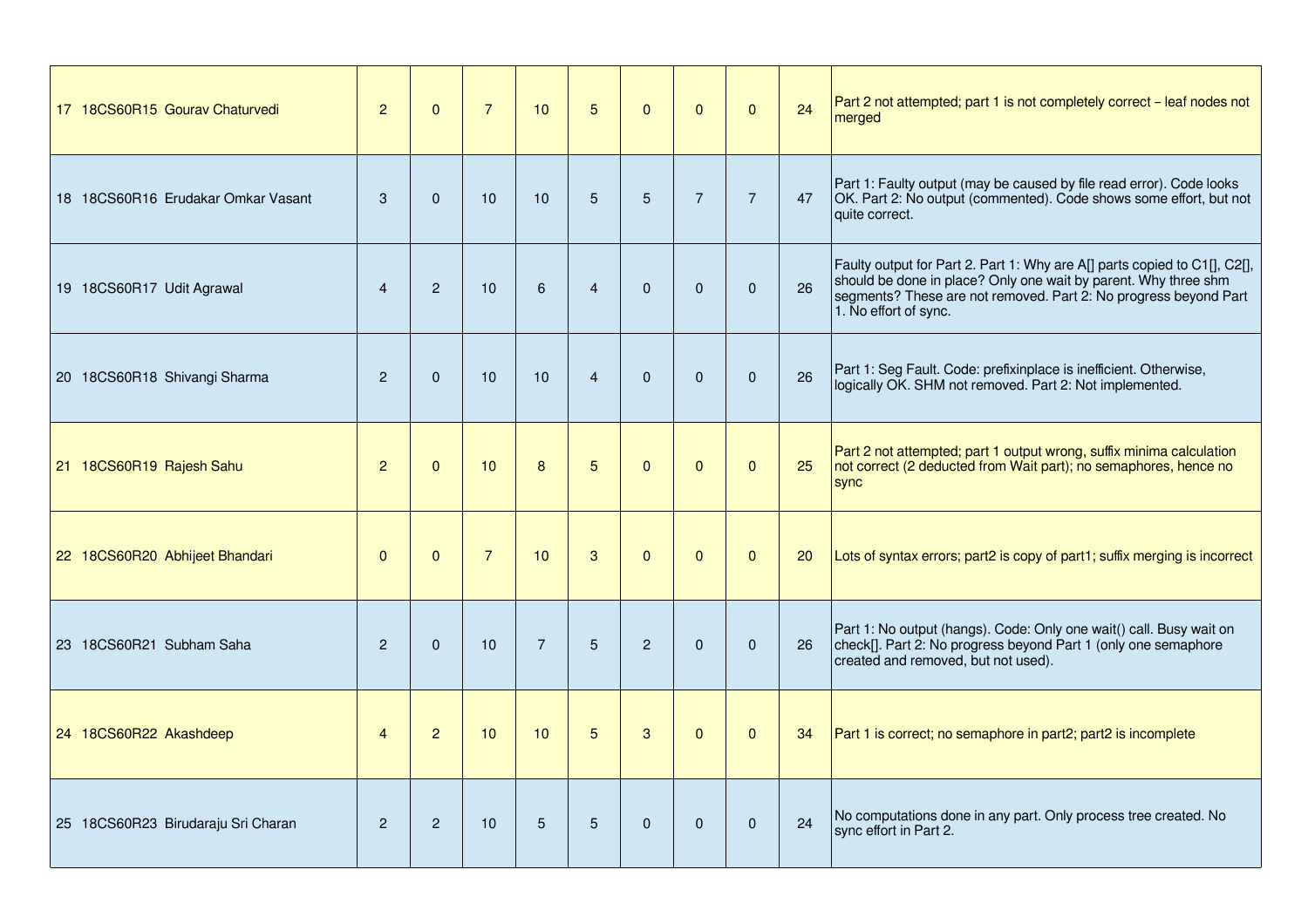| 26 18CS60R24 Aditi Singh            | $\overline{4}$ | $\Omega$     | 10 <sup>1</sup> | 10           | 5              | 5            | $\overline{7}$ | $\overline{7}$ | 48             | Part 1: Perfect. Part 2 hangs. Some efforts are made for the syncs,<br>but there are serious bugs (for example, why should everyone signal<br>P00?).                                                               |
|-------------------------------------|----------------|--------------|-----------------|--------------|----------------|--------------|----------------|----------------|----------------|--------------------------------------------------------------------------------------------------------------------------------------------------------------------------------------------------------------------|
| 27 18CS60R25 Nidamanuri Dharma Teja | $\overline{c}$ | $\Omega$     | 10 <sup>1</sup> | 8            | 5              | $\mathbf{0}$ | $\mathbf{0}$   | $\mathbf{0}$   | 25             | Part 2 not attempted; output of part1 is incorrect; merging of suffixes<br>not done (2 deducted from Wait part)                                                                                                    |
| 28 18CS60R26 Ayush Malik            | 3              | $\Omega$     | 10 <sup>1</sup> | 9            | 5              | $\Omega$     | $\Omega$       | $\mathbf 0$    | 27             | Part 1: Every process prints, no explicit exit(), OK otherwise. Part 2<br>not implemented.                                                                                                                         |
| 29 18CS60R28 Shivansh Gupta         | $\overline{4}$ | $\Omega$     | 10              | 10           | 5              | 5            | $\overline{7}$ | $\overline{7}$ | 48             | Part 1: OK. Part 2: Non-operational. Some effort is made for the<br>syncs.                                                                                                                                         |
| 30 18CS60R30 Karwa Prachi Mukesh    | 3              | $\mathbf{0}$ | 10              | 8            | 5              | 3            | $\bullet$      | $\mathbf 0$    | 29             | Part 1 output is not correct - miscalculation of suffixes at leaf nodes (2<br>deducted from Wait part); inadequate exit calls; part2 does not give<br>any output; wrong synchronization at leaf and non-leaf nodes |
| 31 18CS60R31 Bansi Shah             | 3              | $\mathbf{0}$ | 10              | 9            | 5              | $\mathbf 0$  | $\mathbf 0$    | $\mathbf 0$    | 27             | Part 1: Wrong output (chunk size wrongly computed). Otherwise<br>logically OK. Every process prints, because of no explicit exit. Part 2:<br>No progress over Part 1.                                              |
| 32 18CS60R32 Subrata Chattopadhyay  | $\mathbf{0}$   | $\mathbf{0}$ | 10 <sup>1</sup> | 8            | 5              | $\mathbf{3}$ | 5              | 5              | 36             | Segmentation fault ; part 1 is more or less correct; one exit call<br>$\frac{1}{2}$ missing from part 1 and part2; also L-1 level should contain P(Y)<br>twice                                                     |
| 33 18CS60R34 Vaibhay Mishra         | $\overline{c}$ | $\Omega$     | $\overline{0}$  | $\mathbf{0}$ | $\overline{4}$ | $\Omega$     | $\Omega$       | $\mathbf{0}$   | $6\phantom{1}$ | Only a single-process Part 1 is implemented. Rest has no<br>resemblance with the given problem.                                                                                                                    |
| 34 18CS60R35 Vishal Kumar           | $\mathbf{0}$   | $\Omega$     | 8               | 6            | $\overline{4}$ | $\Omega$     | $\mathbf{0}$   | $\mathbf{0}$   | 18             | Uncompilable code. Weak effort to implement Part 1. Nothing done for<br>Part 2.                                                                                                                                    |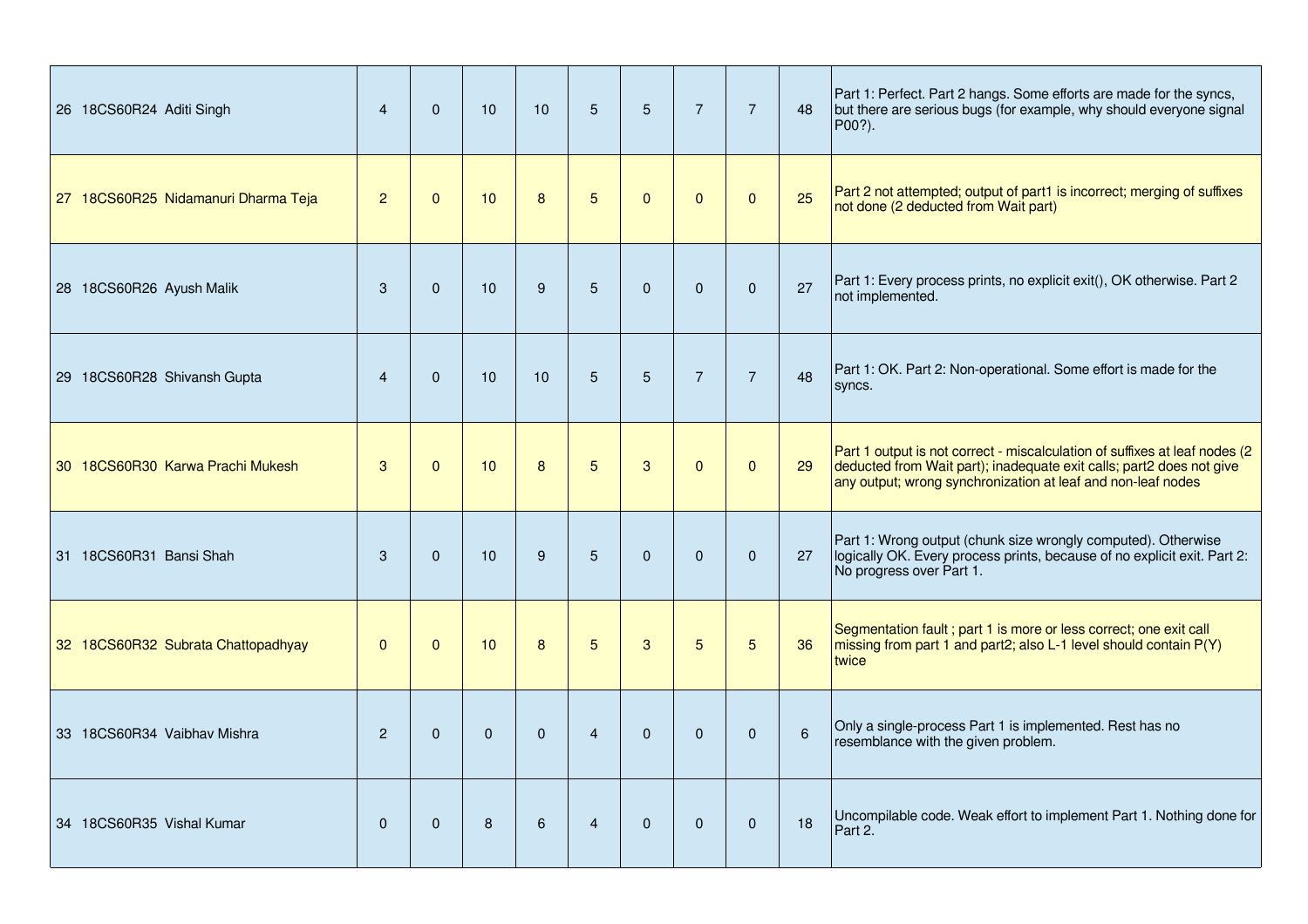| 35 18CS60R36 Mayank Jain              | 3              | $\Omega$     | 10              | 10             | 5        | 5            | $\overline{4}$ | $\overline{4}$ | 41             | Merging of leaf suffixes not properly done in part1, no output for part2;<br>involves busy wait on a local variable (which is wrong)            |
|---------------------------------------|----------------|--------------|-----------------|----------------|----------|--------------|----------------|----------------|----------------|-------------------------------------------------------------------------------------------------------------------------------------------------|
| 36 18CS60R37 Surabhi S Kadur          | $\overline{4}$ | $\Omega$     | 5               | 8              | 5        | $\mathbf{0}$ | $\Omega$       | $\Omega$       | 22             | Part 1 is almost correct, but one wait call is missing in parent; Part2 is<br>incorrect; no semaphore in part2                                  |
| 37 18CS60R38 Doshi Rushi Kamaleshbhai | $\Omega$       | $\Omega$     | 8               | 5              | 3        | $\Omega$     | $\Omega$       | $\Omega$       | 16             | Part2 not attempted; no suffix calculation done (5 deducted from Wait<br>part); no merging done; shared memory is not deleted                   |
| 38 18CS60R39 Stanchion Bishoyi        | $\Omega$       | $\Omega$     | 10 <sup>1</sup> | $\overline{7}$ | 3        | $\Omega$     | $\Omega$       | $\Omega$       | 20             | Part2 not attempted; exit call missing from leaf nodes; extra wait<br>calls; shared memory deleted before using                                 |
| 39 18CS60R40 Harshita Chouhan         | $\mathbf{0}$   | $\Omega$     | 10              | 5              | 3        | 3            | 3              | 3              | 27             | Compilation error; potential process leakage; exit not called on non<br>root processes; incorrect synchronization pattern                       |
| 40 18CS60R41 Saket Kumar              | $\mathbf{0}$   | $\Omega$     | $\Omega$        | $\mathbf{0}$   | $\Omega$ | $\mathbf{0}$ | $\Omega$       | $\Omega$       | $\overline{0}$ | Code is exactly the same as that of 18CS60R56 and 18CS60R10.<br>Awarded zero due to plagiarism.                                                 |
| 41 18CS60R42 Gaurav Gupta             | 3              | $\Omega$     | 10              | 10             | 5        | $\Omega$     | $\Omega$       | $\Omega$       | 28             | Minor error in part1; part2 not attempted                                                                                                       |
| 42 18CS60R43 Pranjal Doshi            | $\overline{2}$ | $\Omega$     | 10              | 5              | 5        | 5            | $\mathbf{0}$   | $\Omega$       | 27             | Part1 - output is incorrect; part 2 - synch is wrong; no<br>recursive/iterative function call                                                   |
| 43 18CS60R44 Amit Kumar               | $\overline{2}$ | $\mathbf{0}$ | 10              | 6              | 5        | $\mathbf{0}$ | $\mathbf{0}$   | $\Omega$       | 23             | Segmentation fault; part2 not attempted; no semaphore; no exit call;<br>no suffix merging; suffix calculation wrong (2 deducted from Wait part) |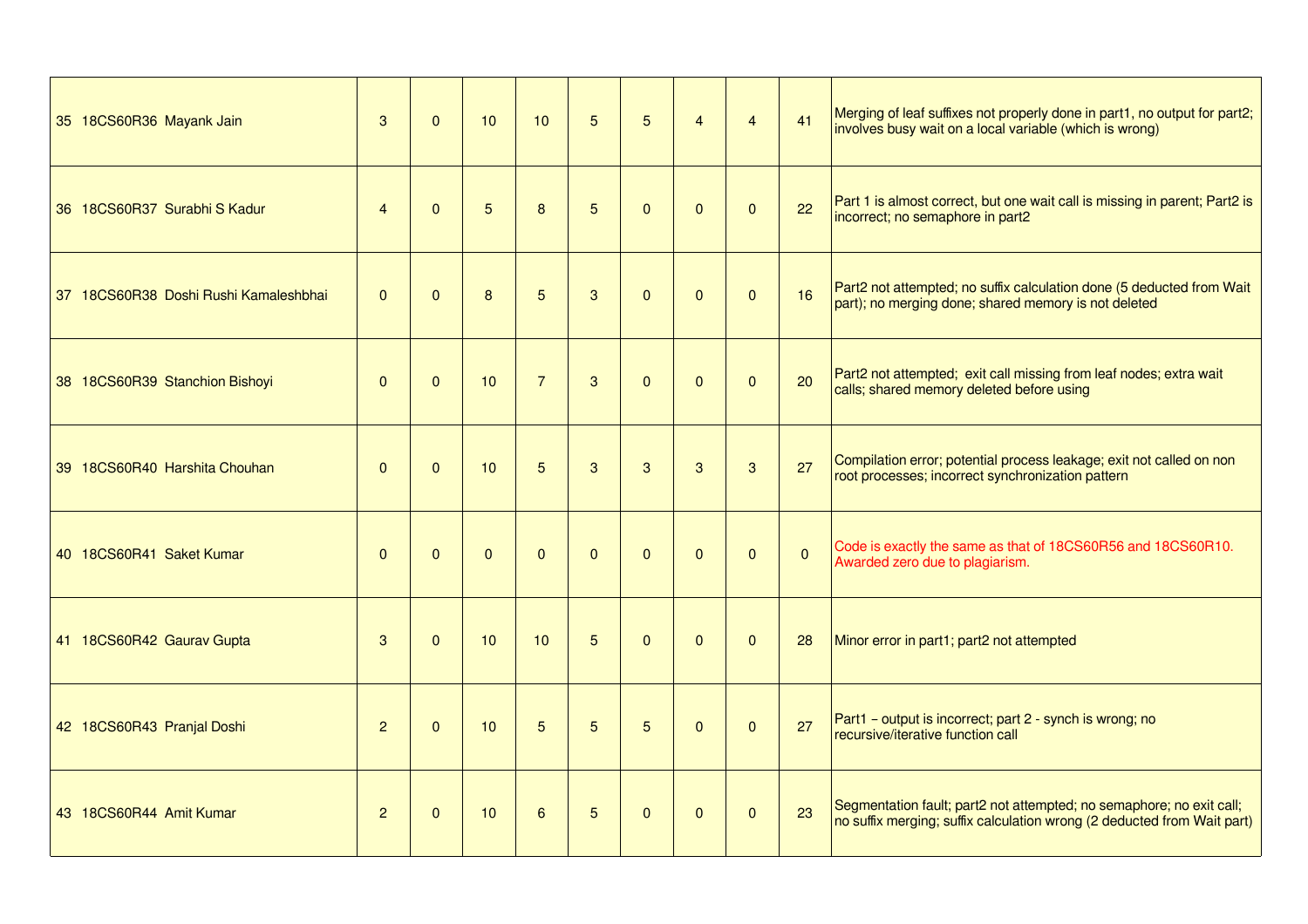| 44 18CS60R46 Sagun Tudu         | $\mathbf{0}$   | $\Omega$     | $\mathbf{0}$    | 3               | 5              | 3              | $\mathbf{0}$   | $\mathbf{0}$ | 11           | Output is only the input array itself. Random forks and semaphores in<br>code; suffix minima not computed (5 deducted from Wait part)                                  |
|---------------------------------|----------------|--------------|-----------------|-----------------|----------------|----------------|----------------|--------------|--------------|------------------------------------------------------------------------------------------------------------------------------------------------------------------------|
| 45 18CS60R47 Shalini Saini      | $\mathbf{0}$   | $\Omega$     | $6\phantom{a}$  | 5               | 3              | $\Omega$       | $\mathbf{0}$   | $\Omega$     | 14           | Uncompilable code, full of C bugs. Very weak effort to create and wait<br>in Part 1 without any computations. Why fork() in main()? No Part 2.                         |
| 46 18CS60R50 Rishabh Malhotra   | $\mathbf{0}$   | $\Omega$     | $\Omega$        | $\Omega$        | 5              | 5              | $\mathbf{0}$   | $\mathbf{0}$ | 10           | Only input is processed; rest of code is commented out                                                                                                                 |
| 47 18CS60R51 Navdeep Khare      | $\Omega$       | $\Omega$     | 10              | 9               | 5              | $\Omega$       | $\overline{4}$ | $\Omega$     | 28           | Uncompilable code. Part 1 logic is OK, but implementation has many<br>C bugs. Part 2: little progress over Part 1 (wait on shared variables<br>signal[] is not asked). |
| 48 18CS60R53 Somnath Hazra      | $\overline{4}$ | $\mathbf 1$  | 10 <sup>1</sup> | 10              | 5              | 5              | 6              | 6            | 47           | Part 1: Fine. Part 2: Quite faulty. You cannot manage with so few<br>semaphores.                                                                                       |
| 49 18CS60R54 Pratik Rawat       | $\mathbf{0}$   | $\Omega$     | $\Omega$        | $\Omega$        | $\overline{4}$ | $\overline{2}$ | $\mathbf{0}$   | $\Omega$     | $\,6\,$      | Essentially nothing is done.                                                                                                                                           |
| 50 18CS60R55 Aabhas Behere      | 3              | 3            | 10              | 10 <sup>1</sup> | 5              | 3              | 10             | 5            | 49           | Part1 is correct; Part 2 - inadequate exit calls, incorrect leaf<br>synchronization                                                                                    |
| 51 18CS60R56 Narayan Kunal      | $\mathbf{0}$   | $\Omega$     | $\Omega$        | $\mathbf{0}$    | $\mathbf{0}$   | $\mathbf{0}$   | $\mathbf{0}$   | $\mathbf{0}$ | $\mathbf{0}$ | Code is exactly the same as that of 18CS60R10 and 18CS60R41.<br>Awarded zero due to plagiarism.                                                                        |
| 52 18CS60R57 Samriddhi Sanadhya | $\mathbf{0}$   | $\mathbf{0}$ | 10              | 10              | 5              | $\mathbf{0}$   | $\mathbf{0}$   | $\mathbf{0}$ | 25           | Segmentation fault; part1 logic seems more or less correct; part2 is<br>copy of part 1                                                                                 |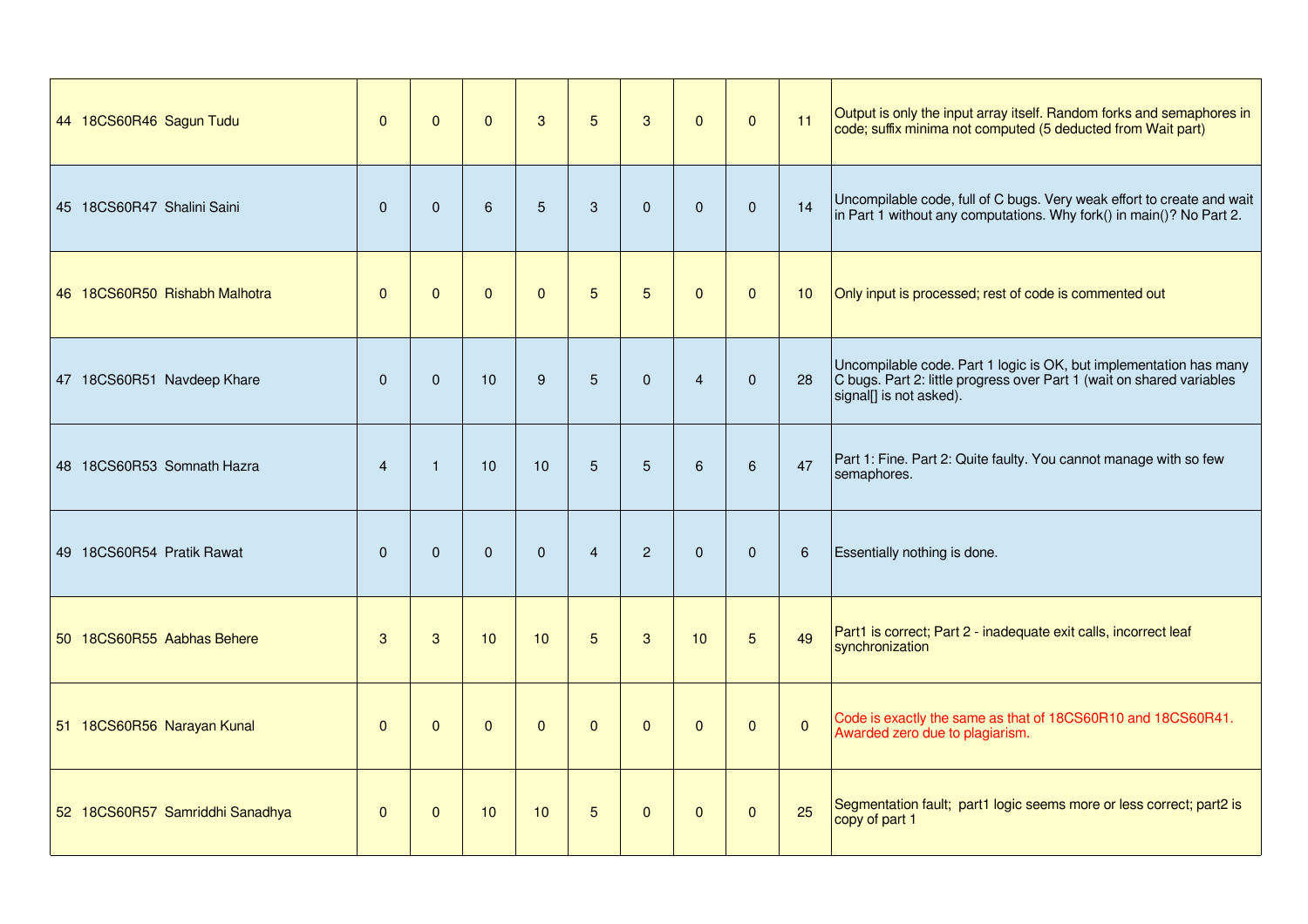| 53 18CS60R58 Shelke Yogesh Kalyan    | $\overline{4}$ | $\Omega$     | 10          | 10             | 5              | $\Omega$ | $\Omega$     | $\Omega$       | 29             | Part1 OK, part2 commented out                                                                                                                                                                                                                                                                      |
|--------------------------------------|----------------|--------------|-------------|----------------|----------------|----------|--------------|----------------|----------------|----------------------------------------------------------------------------------------------------------------------------------------------------------------------------------------------------------------------------------------------------------------------------------------------------|
| 54 18CS60R59 Deepak Kumar            | 2              | $\mathbf{0}$ | 8           | 6              | 5              | $\Omega$ | $\mathbf{0}$ | $\Omega$       | 21             | Part 1: Faulty output. Code: CreateTree(), then waitTree(), and then<br>prefixSum1(), why? No Part 2.                                                                                                                                                                                              |
| 55 18CS60R60 Raj Kumar               | 2              | $\mathbf{0}$ | $\Omega$    | $\mathbf{0}$   | $\Omega$       | $\Omega$ | $\mathbf{0}$ | $\Omega$       | $\overline{c}$ | Single-process implementation. No effort on any amount of OS<br>programing.                                                                                                                                                                                                                        |
| 56 18CS60R61 Krishna Reddy Kopparthy | 2              | $\Omega$     | 5           | 5              | $\mathbf{0}$   | $\Omega$ | $\mathbf{0}$ | $\Omega$       | 12             | No shared memory, no semaphore. Part 1 logic makes some little<br>sense. Other that this, nothing is correct.                                                                                                                                                                                      |
| 57 18CS60R62 Niraj Kumar Kachhwah    | $\overline{c}$ | $\Omega$     | 5           | $\overline{4}$ | 5              | $\Omega$ | $\Omega$     | $\Omega$       | 16             | Part 1: Very faulty. Uncontrolled fork(); fork(); No of child is 2^1 (should<br>always be 2 for a non-leaf process). Part 2 not done.                                                                                                                                                              |
| 58 18CS60R63 Nazmul Hussain          | $\mathbf{1}$   | $\Omega$     | 5           | $\mathbf 0$    | 5              | $\Omega$ | $\mathbf{0}$ | $\Omega$       | 11             | Uncontrolled fork (not as binary tree). No attempt to wait or solve the<br>given computational problem. No Part 2.                                                                                                                                                                                 |
| 59 18CS60R64 Mahendra Singh Kanyal   | 3              | $\mathbf{0}$ | 10          | 8              | $\overline{2}$ | 3        | 5            | 5              | 36             | Part1 output is incorrect; array indices calculation is wrong (2<br>deducted from Wait part); incorrect order of initialization and deletion<br>of shared memory; part2 function is incomplete and hence not called;<br>level L-1 requires one more P call; wrong synchronization of leaf<br>nodes |
| 60 18CS60R65 Rachit Agarwal          | $\overline{4}$ | $\mathbf{1}$ | 10          | 10             | 5              | 3        | $\Omega$     | $\overline{7}$ | 40             | Part 1: OK. Part 2: Some effort made to implement Sync 2, but non-<br>functional (commented), also no effort on sequencing child process<br>prints.                                                                                                                                                |
| 61 18CS60R66 Anjali Hotwani          | 2              | $\mathbf{0}$ | $\mathbf 0$ | $\mathbf{0}$   | 5              | $\Omega$ | $\mathbf{0}$ | $\mathbf{0}$   | $\overline{7}$ | Single-process implementation. No effort on any amount of OS<br>programing (except handling shm).                                                                                                                                                                                                  |